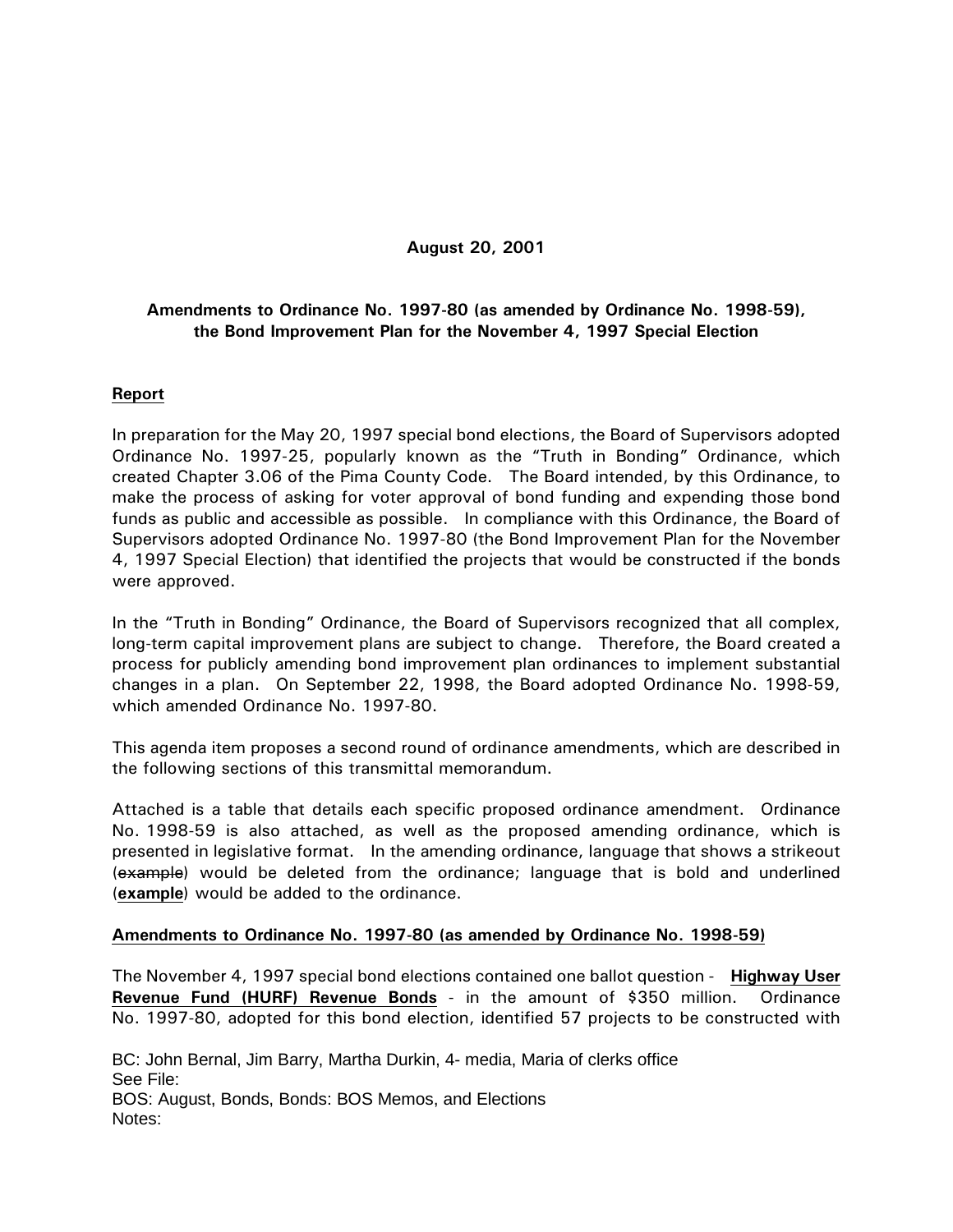The Honorable Pima County Board of Supervisors **Amendments to Ordinance No. 1997-80 (as amended by Ordinance No. 1998-59), the Bond Improvement Plan for the November 4, 1997 Special Election** August 20, 2001 Page 2

these bond funds. If adopted, Ordinance No. 2001- would effectuate three categories of amendments to the amended ordinance. Thirty-eight projects would be affected by these proposed amendments and some projects would be affected by more than one amendment. Most of the proposed amendments are to Implementation Period schedules or to identify the amount and sources of "Other Funding," rather than to "Bond Funding" or "Scope."

## **New Project Schedules**

Seven project schedules would be amended to reflect that they are completed; DOT-3, River Road, La Cholla to La Canada; DOT-15, River Road, Thornydale to Shannon; DOT-16, River Road, Shannon to La Cholla; DOT-21, Thornydale, Orange Grove to Ina; DOT-35, Abrego Drive at Drainageway #1/Box Culvert; DOT-38, Pistol Hill Road, Colossal Cave to Old Spanish Trail; and DOT-42, South Tucson, 6th Avenue and various locations. Eighteen projects need only amendments to their Implementation Period schedules to reflect new schedules based upon more current information. In several instances, the new schedules reflect that the projects were started earlier than contemplated in the original and amended ordinances. In every instance, the proposed amendment would add time to the completion of the project, but in most instances by only one implementation period.

### **Clarification of "Other Funding"**

Thirteen projects would be amended to identify the amount and sources of "Other Funding."

### **Substantive Project Changes**

Eight projects require changes to project Scope or "Bond Funding." DOT-19, Hartman Lane North of Cortaro Farms Road will be changed from a four-lane roadway to construction of a box culvert at Hardy Wash and reconstruction of the roadway at the new culvert. DOT-20, La Cholla Boulevard, Interstate-10 to Ruthrauff and DOT-45, La Cholla Boulevard, Ruthrauff Road to Ina Road are recommended for complementary changes of scope to run, for DOT-20, from Interstate-10 to River Road and, for DOT-45, from River Road to Magee. These changes in scope will also effect Bond Funding and Other Funding allocations. DOT-30, Catalina Highway, Tanque Verde Road to Houghton would be divided into two reaches: a four-lane roadway from Tanque Verde to Harrison and a two-lane roadway from Harrison to Houghton. For DOT-39, Valencia, Interstate-19 to South 12th Avenue, the scope will be amended to construct improvements only at South 12th Avenue, which has been made possible because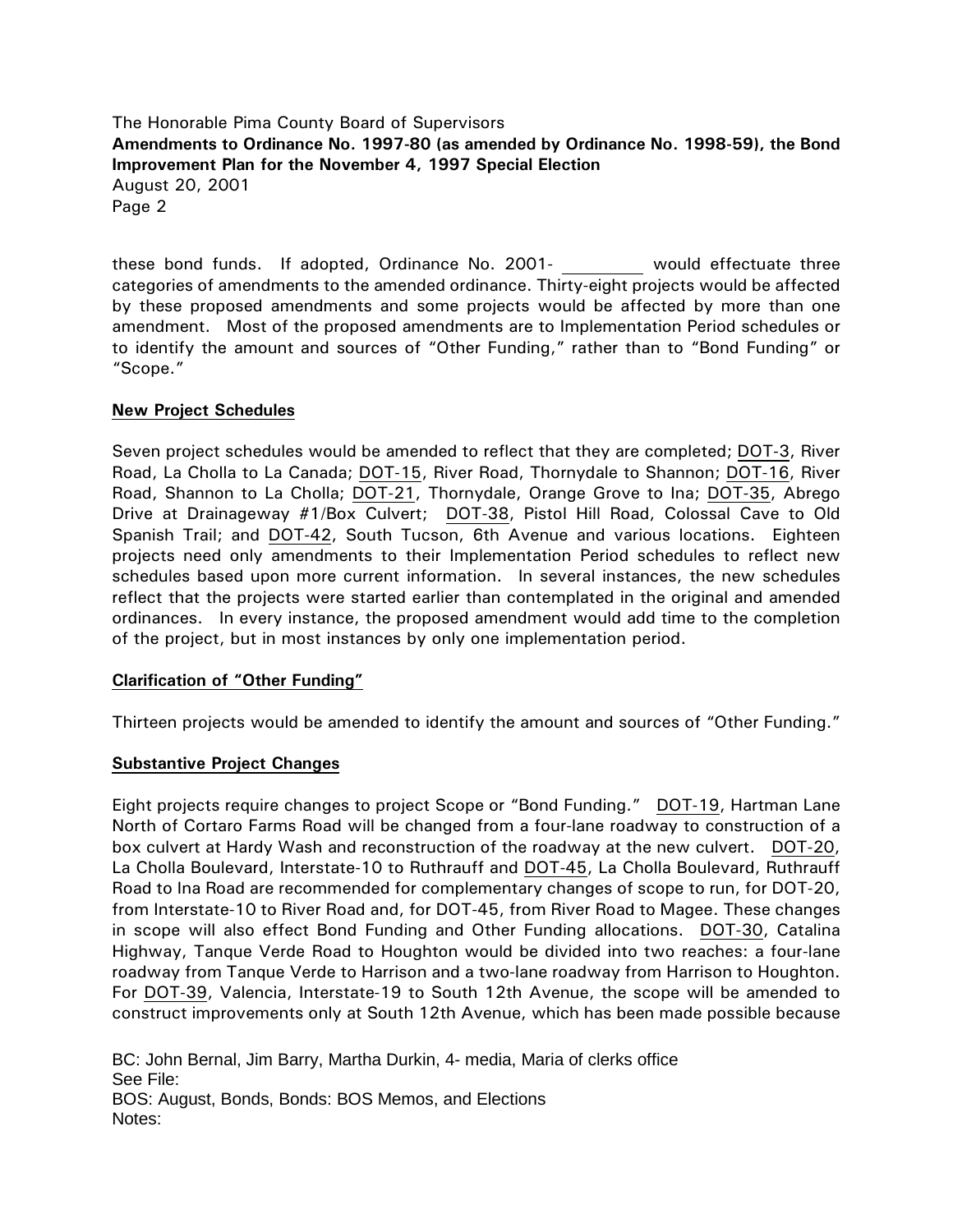The Honorable Pima County Board of Supervisors **Amendments to Ordinance No. 1997-80 (as amended by Ordinance No. 1998-59), the Bond Improvement Plan for the November 4, 1997 Special Election** August 20, 2001 Page 3

an Arizona Department of Transportation project made the improvements on Valencia from Interstate-19 to South 12th. The scope for DOT-41, 22nd Street, Interstate-10 to Park Avenue would be changed to DOT-41, Neighborhood Transportation Improvements in Supervisor District 2. Because the previous project remains substantially unfunded, this scope amendment will allow expenditure of the bond funds on projects everyone agrees are productive and immediately necessary. DOT-9, Skyline Drive, Orange Grove to Campbell will be expanded to include significant improvements at the intersection of Skyline Drive and Campbell and possible additional lanes to accommodate increased traffic from commercial development. And the scope for DOT-43, 12th Avenue, Veterans Boulevard to Los Reales Road would be increased to begin further north at 38th Street rather than at Veterans Boulevard.

DOT-29, Houghton Road, Speedway Boulevard to Tanque Verde Road will be changed to show the project starting at Speedway and ending at Golf Links Road connecting a scrivener error in the original Ordinance.

## **Amend Bond Sales Schedule**

The original Ordinance assumed six sales of bonds occurring every two years. The first five sales would be for \$60,0000,000; the sixth, and last, sale would be \$50,000,000. At the Department of Transportation's request, the first sale of HURF bonds, in June 1998, was for \$40,000,000 and the Ordinance was amended on September 22, 1998 to reflect this change. Given the rate of expenditure of the June 1998 bonds, however, a second sale will not occur until sometime in Calendar Year 2001, almost three years after the first sale. Based upon this experience, staff is recommending that the Ordinance be amended to provide for the possibility of more frequent sales of smaller, more targeted amounts. This ordinance amendment would include new language that provides more flexibility in scheduling and sizing HURF Revenue Bond sales. The substitute language would include a commitment to an annual, end-of-fiscal-year report on bond sales, expenditures and projected future sales. The sale of bonds would still be limited to an amount that can be repaid by the revenue increment realized by the "HURF equity" legislation of 1996.

### **Recommendation**

It is recommended that the Board of Supervisors adopt Ordinance No. 2001 amending Ordinance No. 1997-80 (as amended by Ordinance No. 1998-59).